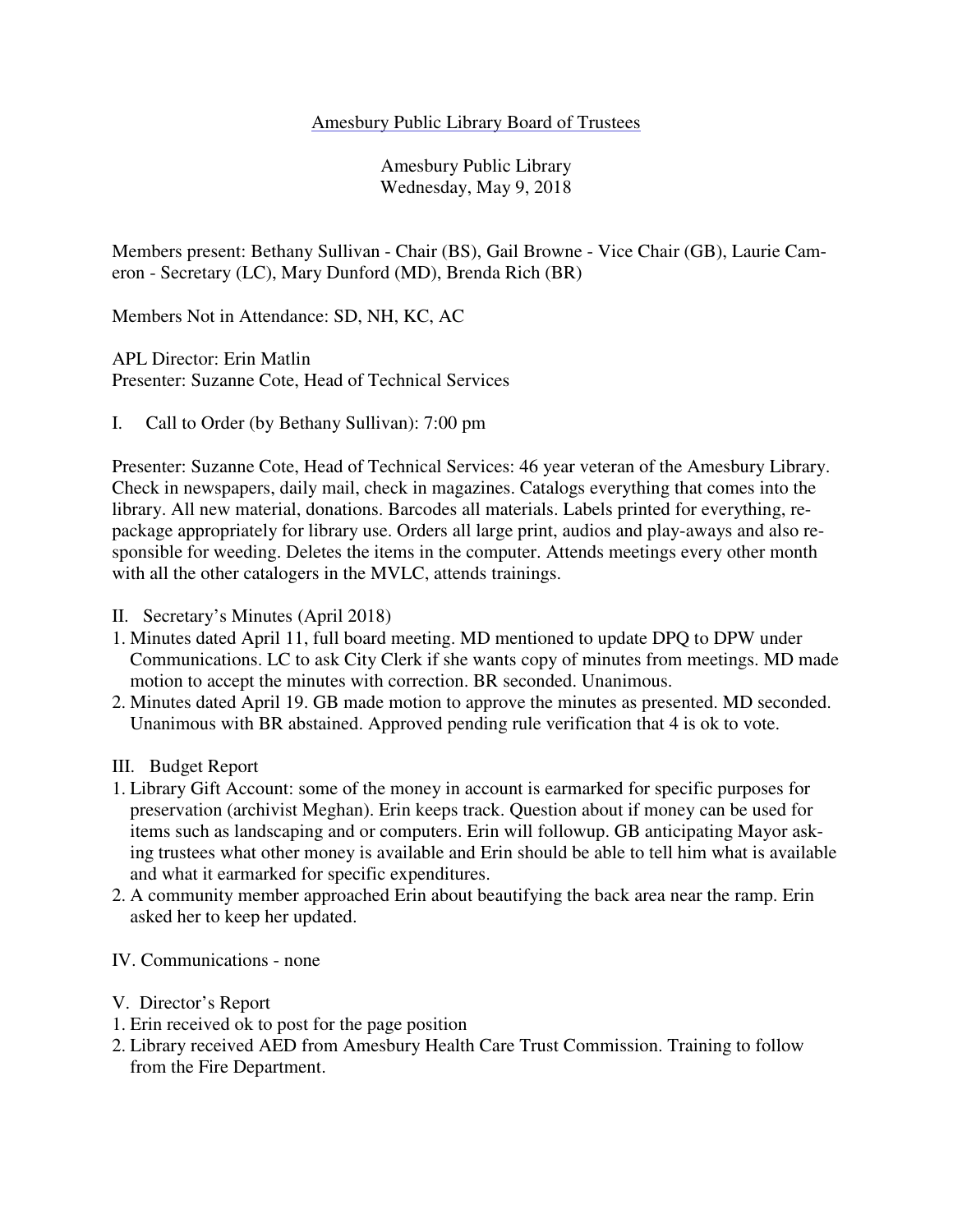- 3. Kim and Erin attended a meeting at the Rockport Library to see Warren Graham who is known as the black belt of the library. Great staff ideas, Erin will be implementing some ideas for the staff.
- 4. The Friends changed the meeting time to 6:30pm from 7:00pm starting in June. It's also Membership month in May for the Friends.

## VI. Committee Reports

1. Long Range, Preservation and Director review should meet soon. The chairs of each committee will organize the meetings.

## VII. Unfinished Business

- A. FY19 Budget: Erin presenting next Wednesday, May 16th. Erin received the budget today from City Hall. The 18hour reference position was taken away, Archivist (Meghan Peterson) did not get full time, she's still at 18 hours. Erin emailed Evan to ask about their insight as to why they eliminated the position and declined Meghan's full time. On the line item Meghan's salary does not reflect full time but it is indicated she is full time. Erin going to wait on response. No technology line, no increase training. Increase in office supplies by \$1,905. Increase in library books. Erin and Kim both received pay increases, lower than requested. Consortium fee was increased by \$153.00. Repair and maintenance was cut by \$323. Bethany to send out email with a link to the full budget, Erin presenting to city council on May 16th. June 7th is public comment on budget and city council vote on the budget.
- B. Bid Process Update (Computers/Servers): Erin sent bid email to Gail and Bethany for review. Sent to Mayor to make him aware. Erin to send out email on Friday to Equitous, Commsat and BrandyWine. Quotes due back by May 29th. Our decision will be made by June 11, will need to meet prior. Suggested dates are 5/31, 6/5. BS will send out email to schedule.

# VIII. New Business

- A. Approval of Request for Accommodations Policy: Erin made changes that were suggested. GB suggested the last sentence eliminate the last 2 words "of location". GB made motion to approve the APL Library Programs - Requests for Accommodations with updates. BR seconded. Unanimous.
- B. Policy Review: Materials Selection Policy: Erin's staff currently reviewing, would like to wait for their feedback. BR suggested in Appendix B adding the question "Have you thoroughly reviewed the material?". GB suggested adding a link to the ALA for reference in the case of verbiage changing. Discussed some updates to the wording in Appendix B. Will continue the review at our next LBT meeting.
- C. Ceiling Issue in Main Room, Update Erin has asked DPW and Building Inspector to help find a company to assist in getting estimates. She has not heard back. BS suggested sending email to make them understand that the trustees feel that this is an urgent issue and cannot wait.

# IX. Other

A. 350th Update – Library will be open  $12 - 5$ pm for Incorporation Day, May  $27<sup>th</sup>$ , as part of the 350<sup>th</sup> Celebration. Bethany is sending out email to get coverage for that time from library trustee board members.